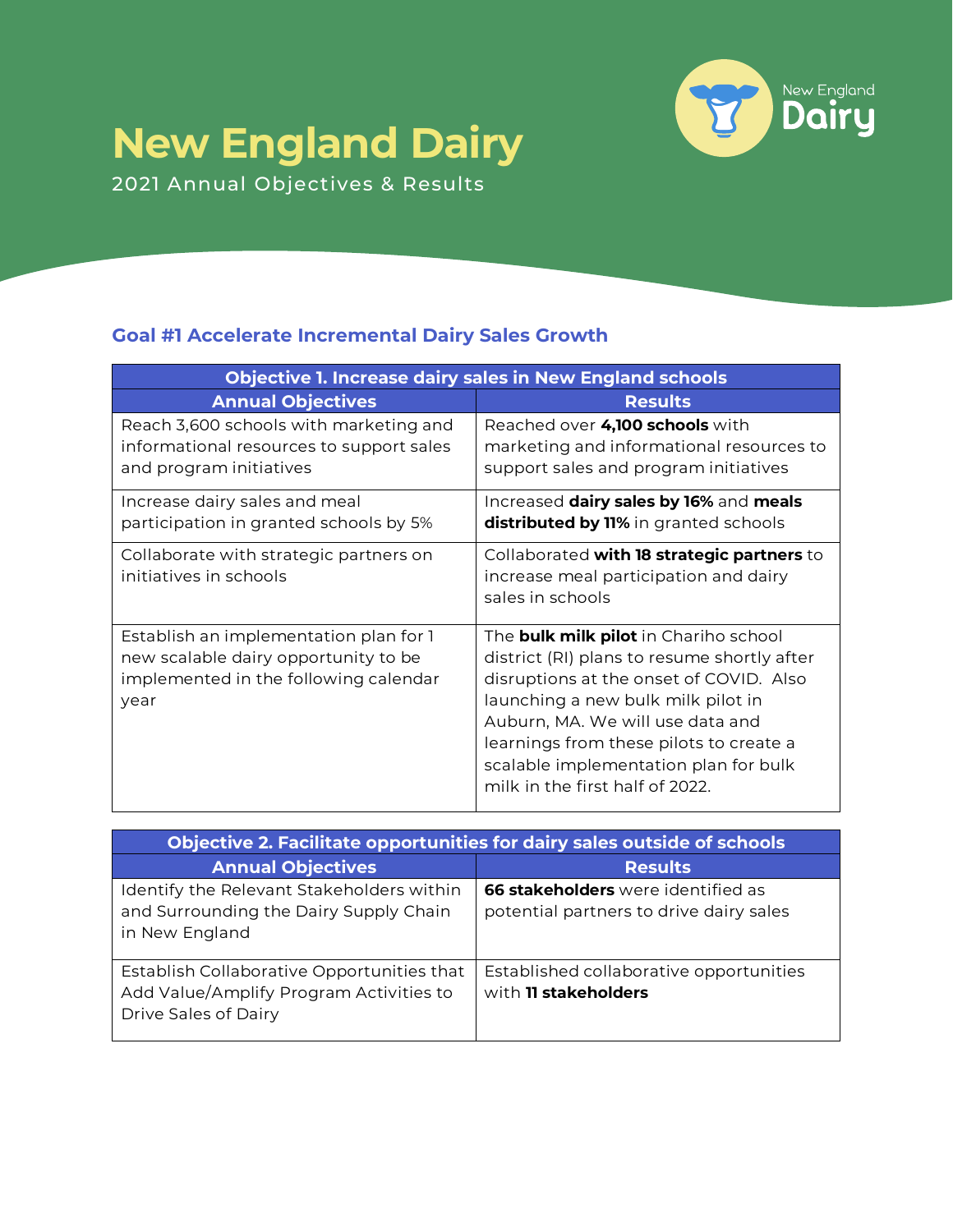## **Goal #2 Build Dairy Trust (of Products, Farmers, and Farming) in New England Target Audiences**

| Objective 1. Increase position perception among youth about dairy's role in<br>personal wellness, sustainable agriculture and communities |                                                                                       |  |
|-------------------------------------------------------------------------------------------------------------------------------------------|---------------------------------------------------------------------------------------|--|
| <b>Annual Objectives</b>                                                                                                                  | <b>Results</b>                                                                        |  |
| Reach 1.7 million students with dairy<br>resources and NED programming                                                                    | Reached more than 1.7 million students<br>with dairy resources and NED<br>programming |  |
| Achieve an average 85% positive<br>perception of dairy following activations                                                              | Achieved an average 89% positive<br>perception of dairy following activations         |  |
| Leverage strategic partnerships in<br>program activities                                                                                  | Collaborated with 18 strategic partners to<br>increase trust in dairy among youth     |  |

| Objective 2. Increase positive perception among Millennial Mom about dairy's<br>role in personal wellness, sustainable agriculture and communities |                                                                                                            |  |
|----------------------------------------------------------------------------------------------------------------------------------------------------|------------------------------------------------------------------------------------------------------------|--|
| <b>Annual Objectives</b>                                                                                                                           | <b>Results</b>                                                                                             |  |
| Increase in reach (impressions) and<br>engagements (likes, shares, link clicks)<br>across social media by 5%                                       | Increased reach and engagements across<br>social media by 40%                                              |  |
| Achieve an average 90% positive<br>perception of dairy following activations                                                                       | Achieved an average 97% positive<br>perception of dairy following activations                              |  |
| Leverage strategic partnerships in<br>program activities                                                                                           | Collaborated and engaged with 15<br>strategic partners to increase trust in<br>dairy among Millennial Moms |  |

| Objective 3. Position dairy as essential to sustainable nutrition and food<br>systems among thought leaders |                                                                    |
|-------------------------------------------------------------------------------------------------------------|--------------------------------------------------------------------|
| <b>Annual Objectives</b>                                                                                    | <b>Results</b>                                                     |
| Reach 1,500 Thought Leaders through<br>dairy resources, experiences, and<br>programming                     | Reached 1,935 Thought Leaders to date                              |
| Achieve an average 80% positive<br>perception of dairy following activations                                | Achieved 89% positive perception of dairy<br>following activations |
| Leverage strategic partnerships in<br>program activities                                                    | Leveraged 18 strategic partners in<br>program activities           |